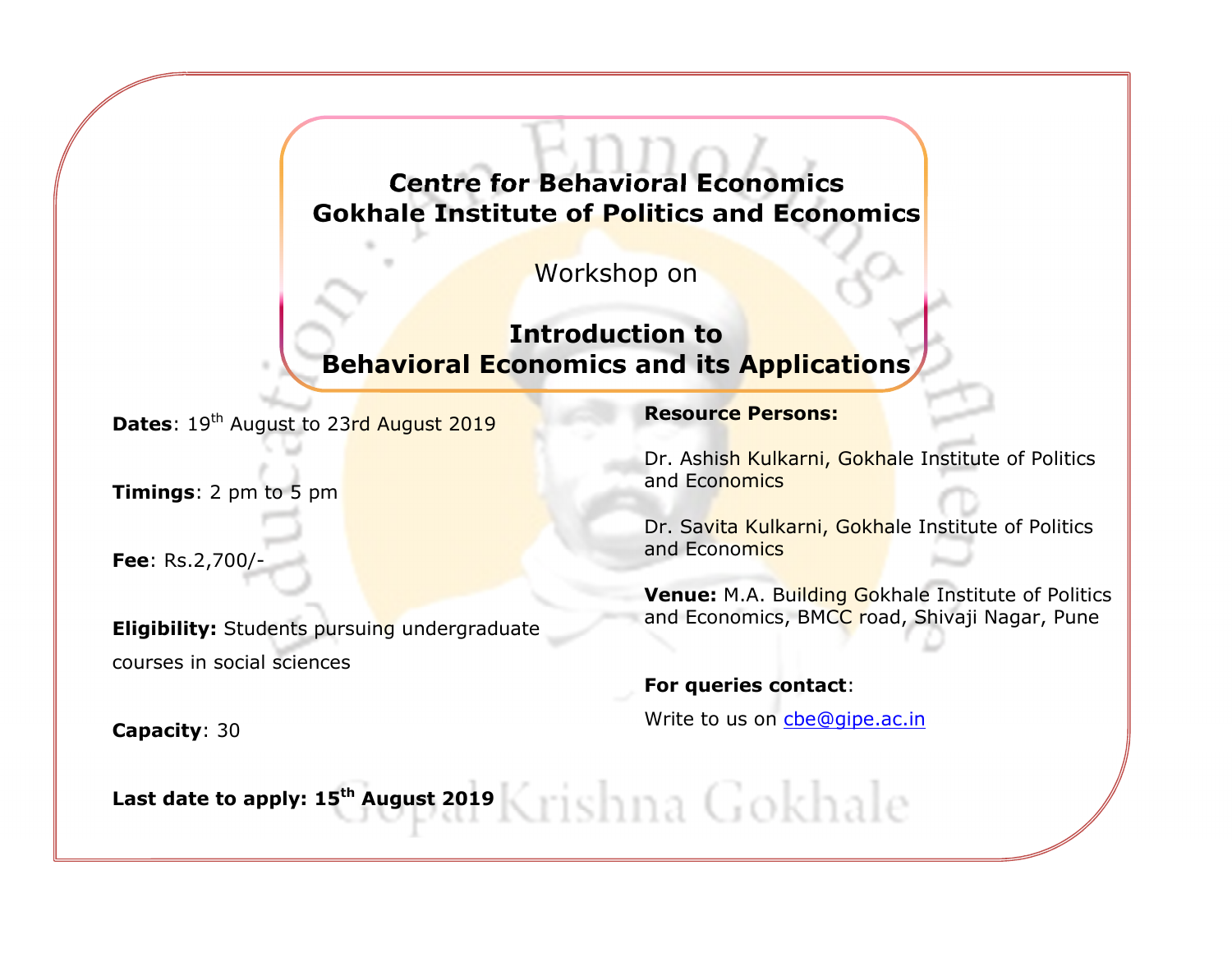#### **Introduction**

Behavioral Economics incorporates insights from other social sciences like psychology and sociology to enhance our understanding of how and why individuals make decisions that, from the perspective of standard economic theory, appear irrational. These insights can *improve predictions* about behavior and therefore help authorities to formulate effective policies.

Developed countries like the U.K., U.S. and Australia have already started experiencing the benefits of behavioral interventions in public policy schemes related to areas as diverse as retirement planning, unemployment, healthcare, education and promoting charitable behavior. Corporations across the world have begun to use behavioral economics to improve employee productivity and hiring and promotion policies, increase efficiency of marketing strategies and assist investors in optimizing returns on savings.

Experimental Economics is a widely-used research method to explore the validity of standard economic theories. Results of carefully designed and scientifically conducted experiments have played a critical role in contributing to advancement mainly in development and behavioral economics.

This workshop will try to introduce the important concepts of these subjects and their applications to students.

#### **Objectives**

- 1. T<mark>o introduce studen</mark>ts to the concepts of behavioral economics
- 2. To understand the relevance of these concepts with respect to economic decision making
- 3. To understand application of behavioral economics

opal Krishna Gokhale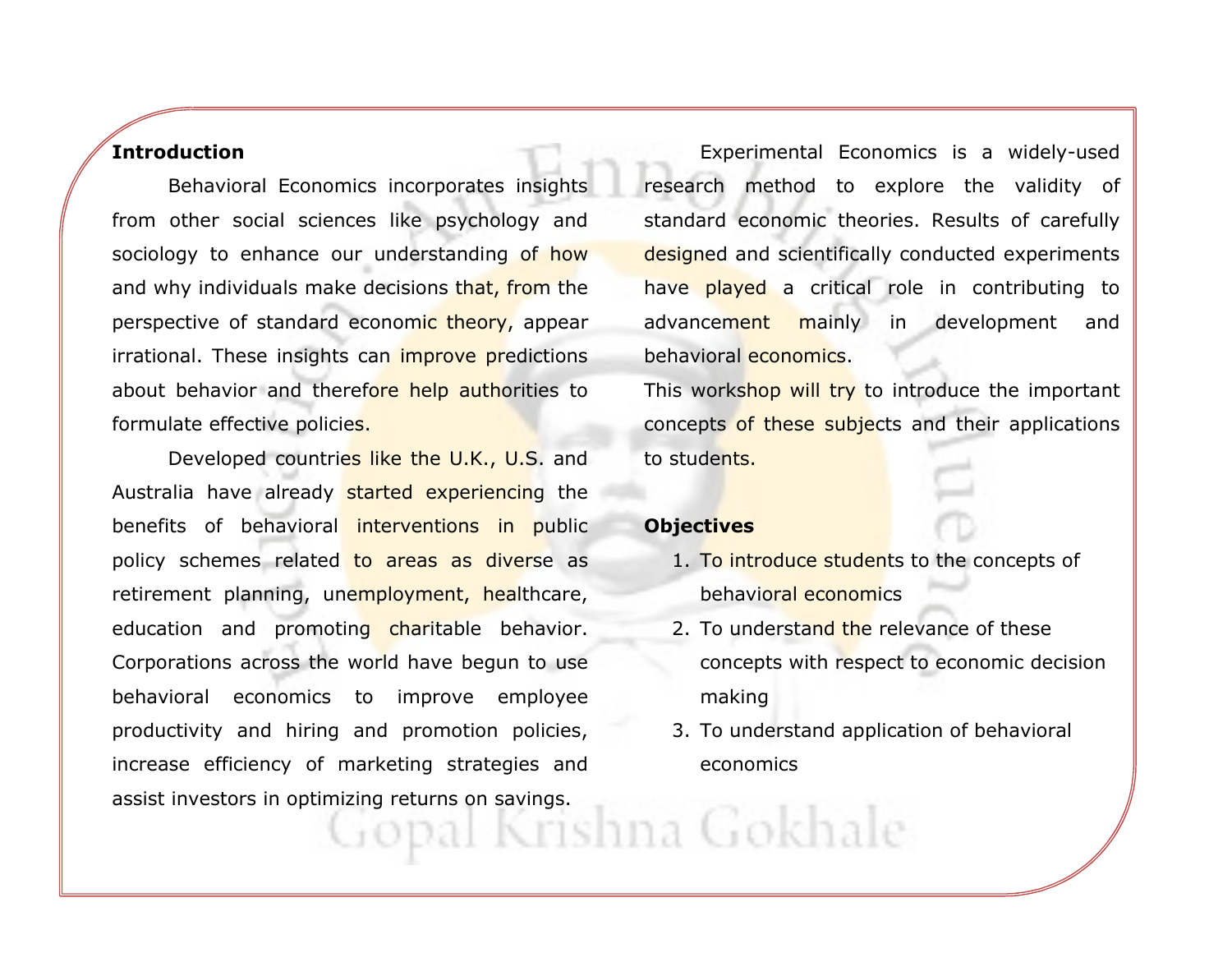#### Learning outcomes

Participants of the workshop would get acquainted with important concepts in the subject and contribution by famous behavioural economists. Assignments based on behavioural concepts using experiments will help them to get the hand-on experience of designing experiments. It would create research capacity with potential for realworld application of the economic theories.

### Pedagogy:

- a) Lectures
- b) Classroom Experim<mark>ents</mark>
- c) Group or individual a<mark>ssignment</mark>s
- d) Audiovisuals

## Course outline:

| Sr.            | <b>Topic</b>                      | <b>Hours</b>   |
|----------------|-----------------------------------|----------------|
| No.<br>1       | <b>Introduction to Behavioral</b> | 2              |
|                | Economics: Bounded Rationality    |                |
|                | System One & System Two thinking  |                |
|                | <b>Prospect Theory</b>            |                |
| $\overline{2}$ | Decision-making under risk and    | 4              |
|                | uncertainty: Heuristics & Biases  |                |
| 3              | Social preferences in strategic   | 4              |
|                | decision-making                   |                |
| $\overline{4}$ | Case studies based on nudges,     | $\overline{2}$ |
|                | application in policy formulation |                |
| 5              | Assignment presentations          | 3              |
|                | <b>Total</b>                      | 15             |

Gopal Krishna Gokhale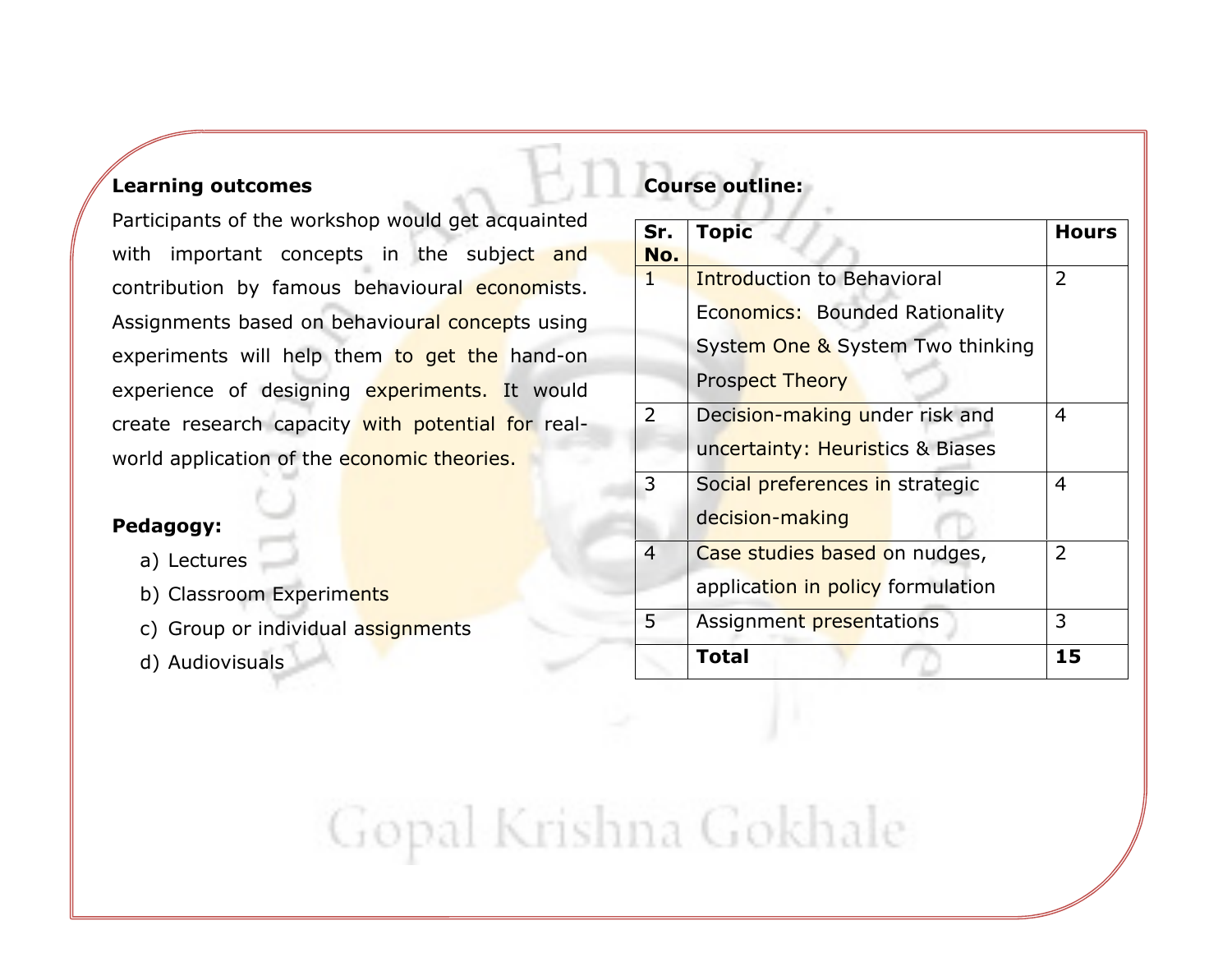#### Books recommended:

- 1. E. Cartwright, Behavioural Economics (2011), Routledge
- 2. D. Kahneman, Thinking Fast and Slow (2011), Allen Lane, Penguin Books
- 3. Nick Wilkinson; Matthias Klaes(2012), An Introduction to Behavioral Economics, 2nd Edition, Palgrave Macmillan.
- 4. Predictably Irrational: The H<mark>idden Force</mark>s That Shape Our Decis<mark>ions by D</mark>an Ariely, Harper Perennial, 2010, ISBN 0061353248, ISBN13 978-0061353246
- 5. The Undoing project: A <mark>Friendship That C</mark>hanged Our Minds by <mark>Michael Lewis</mark> (2016)
- 6. Nudge: Improving Dec<mark>isions about Health,</mark> Wealth, and Happi<mark>ness by Richard H</mark>. Thaler and Cass R. Sunstein 2008

Gopal Krishna Gokhale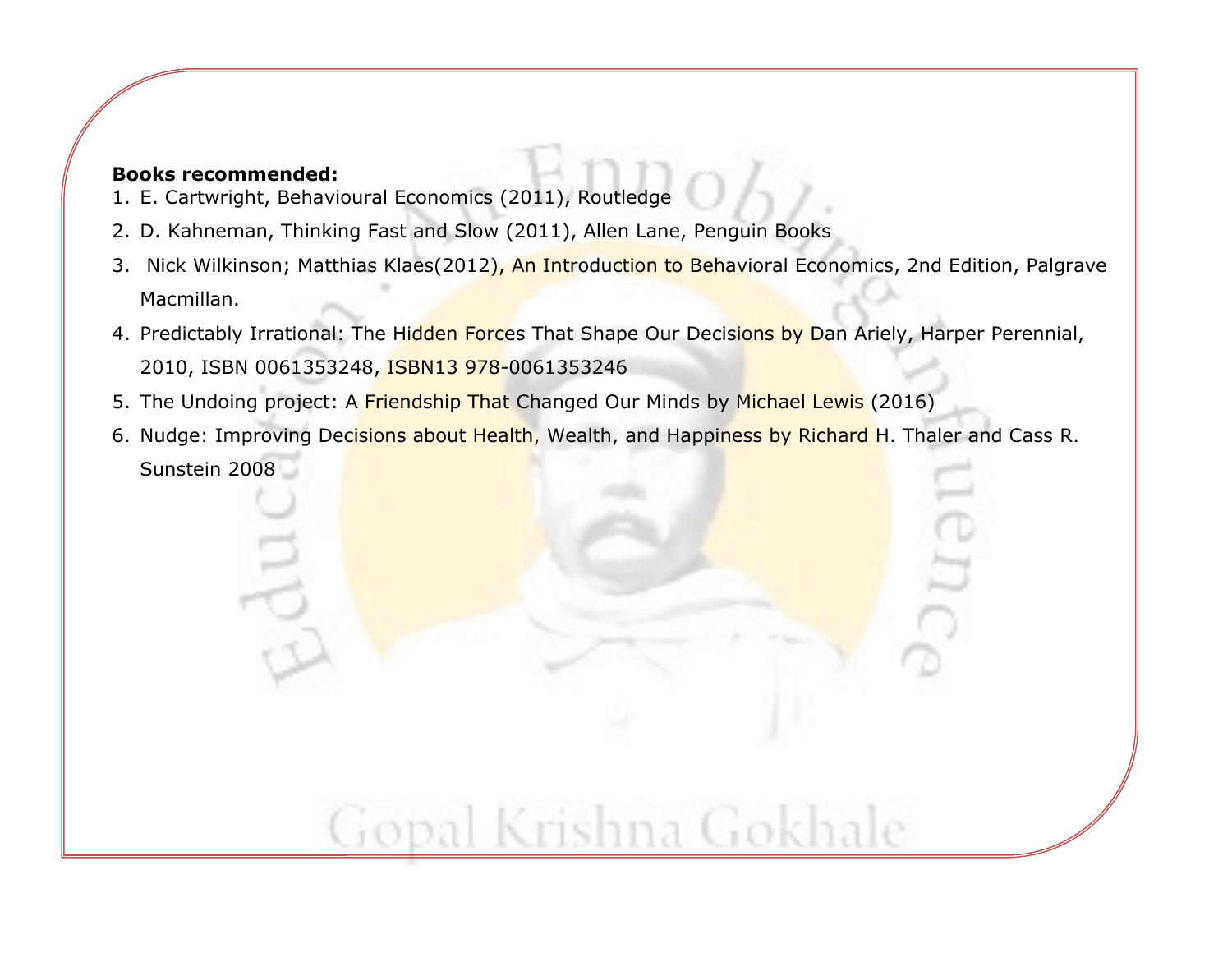#### **Apply**

Please pay the fees as per following instructions and fill the application form attached:

The registration fee is Rs.2,700/- (Two Thousand Seven Hundred only) shall be remitted to GIPE through NEFT with the bank details given below:

| Name of Account       | Gokhale <i>Institute</i> of <i>Politics &amp; Economics</i> , Pune |  |
|-----------------------|--------------------------------------------------------------------|--|
| Holder                |                                                                    |  |
| Name of the Bank      | <b>Bank of Maharashtra</b>                                         |  |
| Name of the Branch    | Deccan Gymkhana, Pune -411004                                      |  |
| <b>Account Number</b> | 60195984312                                                        |  |
| RTGS/NEFT/IFS Code    | <b>MAHB0000003</b>                                                 |  |
| <b>MICR Code</b>      | 411014014                                                          |  |
| Type of Account       | <b>Saving Account</b>                                              |  |
| PAN No.               | AAATG3736F                                                         |  |



After the effective remittance, kindly send an email to inform about the fund transfer to ac.gipe@gmail.com & cbe@gipe.ac.in along with the application form given below:

Gopal Krishna Gokhale